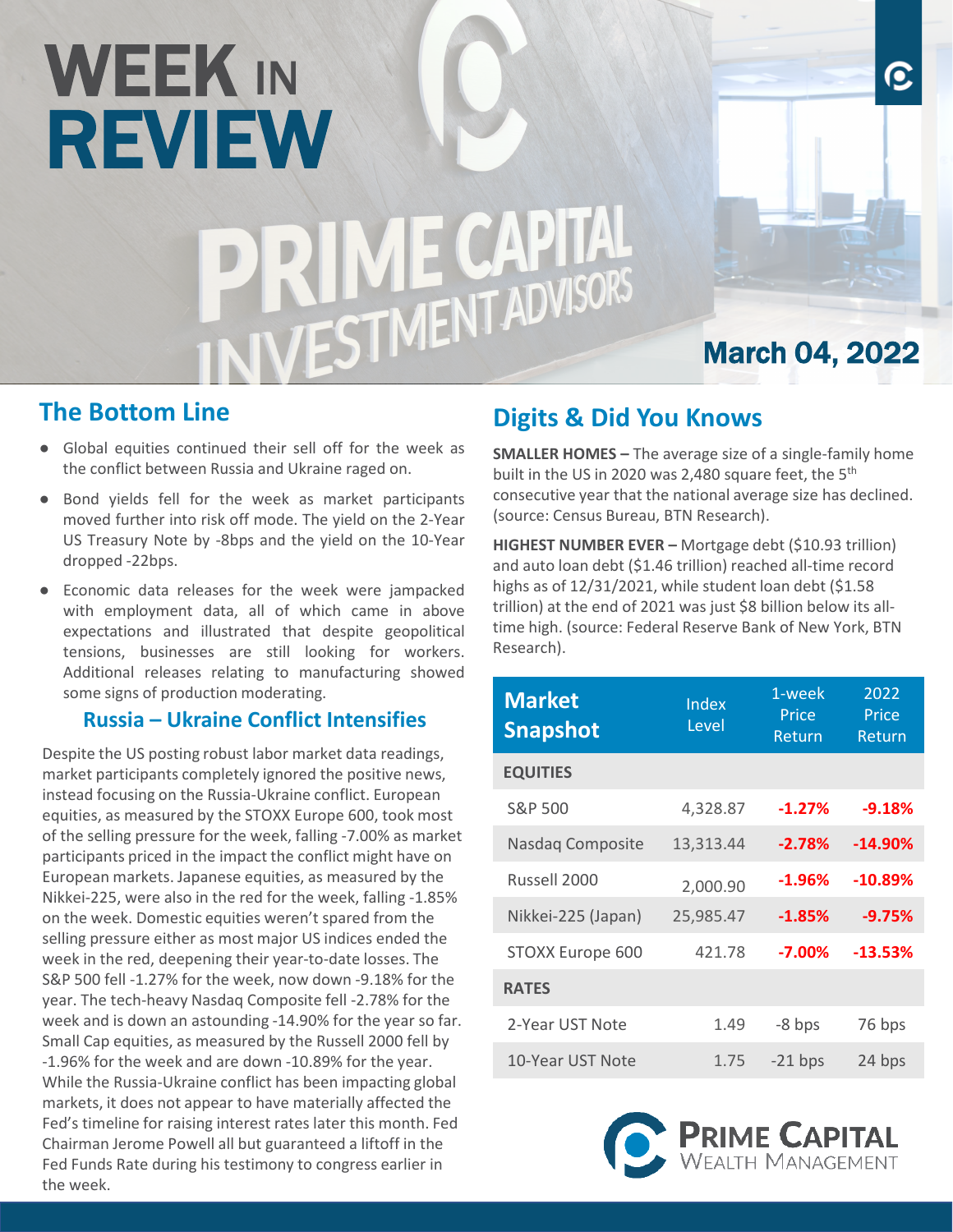# March 04, 2022

# WEEK IN **REVIEW G**

## **Chart of the Week**

data, all of which exceeded consensus estimates from private payroll numbers from ADP, to weekly jobless claims, to the official government Change in Nonfarm Payrolls. With all this data coming in, it's no surprise that the unemployment rate fell to 3.8% versus consensus estimates of 3.9%. Despite the robust job market, hourly earnings on a month over month basis were flat. This flat reading could be an indication that labor markets are starting to cool down as competition for employees starts to slow down, but it might also just be a seasonality effect from large pay increases during the busy holiday season. Regardless, wage costs will remain a key metric to keep an eye on as it will impact both businesses, as well as consumers and ultimately feed into inflation metrics.



#### Source: Bureau of Labor Statistics, Bloomberg

#### **Economic Rundown**

- Missing the mark, **Wholesale Inventories** for January came in below consensus estimates of +1.3%, coming in at +0.8%.
- **MNI Chicago PMI** disappointed for the month of February, landing at 56.3 versus expectations of 62.3.
- **Markit US Manufacturing PMI** was slightly below estimates of 57.5, coming in at 57.3.
- **Construction Spending** surprised to the upside, coming in above expectations of +0.1% at +1.3%.
- Coming in just above expectations, **ISM Manufacturing** for February landed at 58.6 versus consensus of 58.0.
- **MBA Mortgage Applications** fell yet again for the week, down -0.7%.
- **ADP Employment Change** came in well above expectations of +375k, landing at +475k.
- **Jobless Claims** also beat for the week, landing at +215k versus expectations of +225k.
- **Markit US Composite PMI** just missed the mark of 56.0, coming in at 55.9.
- **Durable Goods Orders** landed right in line with expectations of +1.6% for the month of January.
- **Change in Nonfarm Payrolls** smashed through estimates of +423k, landing at +678k for the month of February.

# **The Week Ahead**

| Monday    | • Consumer Credit                                                                                                                                                                             |
|-----------|-----------------------------------------------------------------------------------------------------------------------------------------------------------------------------------------------|
| Tuesday   | • NFIB Small Business Optimism<br>• Trade Balance<br>• Wholesale Inventories                                                                                                                  |
| Wednesday | • MBA Mortgage Applications<br>• JOLTS                                                                                                                                                        |
| Thursday  | -CPI<br>$\bullet$<br>Initial Jobless Claims<br>$\bullet$<br>Household Change in Net Worth<br>٠<br>Average Weekly/Hourly Earnings<br>$\bullet$<br><b>Monthly Budget Statement</b><br>$\bullet$ |
| Friday    | • U. of Mich. Sentiment                                                                                                                                                                       |

©2022 Prime Capital Investment Advisors, LLC. The views and information contained herein are (1) for informational purposes only, (2) are not to be taken as a recommendation to buy or sell any investment, and (3) should not be construed or acted upon as individualized investment advice. The information contained herein was obtained from sources we believe to be reliable but is not guaranteed as to its accuracy or completeness. Investing involves risk. Investors should be prepared to bear loss, including total loss of principal. Diversification does not guarantee investment returns and does not eliminate the risk of loss. Past performance is no guarantee of comparable future results.

#### **Have Wages Peaked?**

#### The week was riddled with employment Average Hourly Earnings Total vs. Month over Month Change